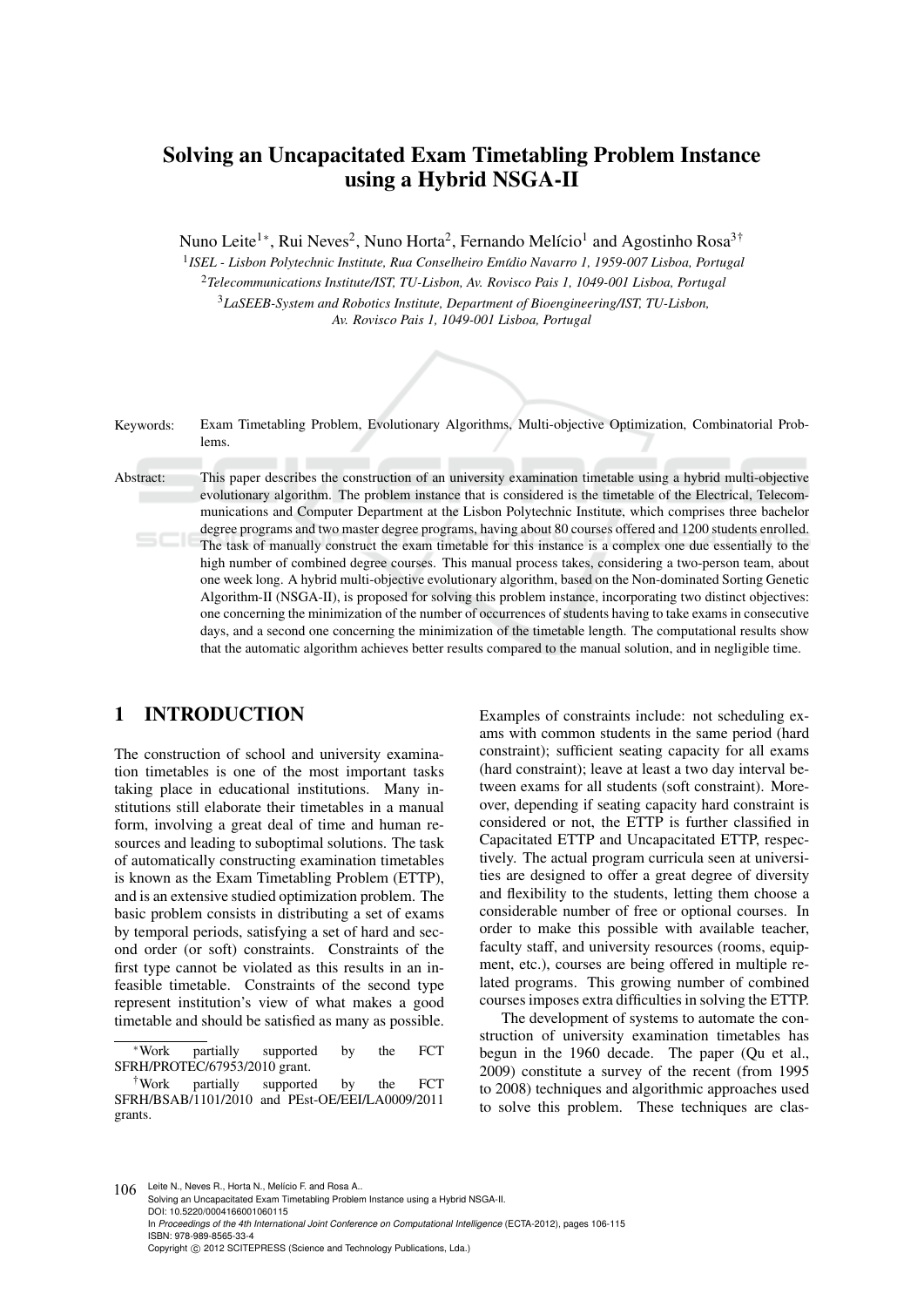sified in the following groups: Graph based sequential techniques, Constraint based, Local search based (e.g. Tabu search, Simulated Annealing), Population based (e.g. Evolutionary algorithms, Ant algorithms), Multi-criteria techniques, Hyperheuristics and Decomposition/clustering techniques. More recently, the ETTP has been approached like a Multi-objective/Multi-criteria Optimization problem, acknowledging the true dimensions of real world problems, that typically have many facets to consider (proximity costs between student exams, timetable lengths, room assignment, invigilator availability, etc.). Multi-criteria techniques were proposed in (Burke et al., 2001) and (Petrovic and Bykov, 2003). Other recent works (Côté et al., 2004), (Wong et al., 2004), (Cheong et al., 2009) and (Mumford, 2010), applied Multi-Objective Evolutionary Algorithms (MOEAs) to solve the ETTP. Evolutionary approaches are well suited to solve Multi-objective Optimization (MOO) problems because a population of solutions is already being manipulated in each iteration of the evolutionary algorithm. Therefore, the population-approach of evolutionary algorithms can be effectively used to find the multiple trade-off solutions of MOO problems. In MOO the solutions are characterized by optimum sets of alternative nondominated solutions, known as *Pareto sets*. Several MOEA have been proposed in the literature (Deb, 2001). It is known that metaheuristics, like evolutionary algorithms, work better if hybridized with other techniques (Raidl, 2006). In fact, the most successful applications of MOEA to the ETTP are hybrid approaches, being usually hybridized with some form of Local Search procedures. Moscato and Norman (Moscato and Norman, 1992) introduced the term *memetic algorithm* to describe evolutionary algorithms in which local search is used. Following this stream several authors developed hybridizations of MOEA with other metaheuristics (Ehrgott and Gandibleux, 2008). In (Burke and Landa Silva, 2005) the authors present design guidelines of memetic algorithms for scheduling and timetabling problems.

In this work we propose a novel hybrid MOEA and show its application on a real world ETTP instance. The considered problem instance is the examination timetable of the Electrical, Telecommunications and Computer Department (DEETC) at the Lisbon Polytechnic Institute. The proposed MOEA is based on the Elitist Non-dominated Sorting Genetic Algorithm-II (NSGA-II) (Deb et al., 2002). The NSGA-II procedure is one of the popularly used MOEA which attempt to find multiple Pareto-optimal solutions in a multi-objective optimization problem. Like the works (Côté et al., 2004), (Wong et al.,

|      | Exams Students Enrolment Periods |    |
|------|----------------------------------|----|
| 1738 |                                  | 18 |

Table 2: Number of exams per program in the winter semester of DEETC department.

| . <i>.</i> | 1 EIC = | LERCM. | MEIO |  |
|------------|---------|--------|------|--|
|            |         |        |      |  |

2004) (Cheong et al., 2009) and (Mumford, 2010), we also consider two objectives: one that maximizes each student free time between exams, and a second objective that considers the minimization of the timetable length.

The paper is organized as follows: the next section describes the DEETC department ETTP instance and its formulation as a multi-objective optimization problem. Section 3 presents the algorithmic flow of the proposed MOEA. Section 4 presents simulation results and analysis of the proposed algorithm. Finally, conclusions and future work are presented in Section 5.

## 2 PROBLEM DESCRIPTION

Ń

The problem instance considered in this work is the DEETC timetable of the winter semester of the last academic year. The DEETC timetable comprises five programs: three B.Sc. programs (named LEETC, LEIC and LERCM) and two M.Sc. programs (named MEIC and MEET). B.Sc. and M.Sc. programs have six and four semesters duration, respectively. The DEETC dataset characteristics are listed in Table 1.

The number of exams per program is listed in Table 2. About 34 of the 80 courses lectured in DEETC are shared by different programs, as depicted in Table 3. The high complexity of the timetable is due mainly to two reasons: (1) high degree of course sharing in different programs and different semesters (e.g. LSD course is offered in the 1st and 2nd semesters of LEIC and LEETC programs, respectively); (2) the courses of the even semesters (summer semesters) are also being lectured in the winter semester, thus increasing the timetable complexity, because there are students attending courses in the even and odd semesters. To get an idea of the number of students involved in each semester, we present in Table 4 the number of classes proposed for the winter semester for each program. Each class of the 1st to the 3rd semester has on average 30 students and the remainder semesters have 20 students per class on average.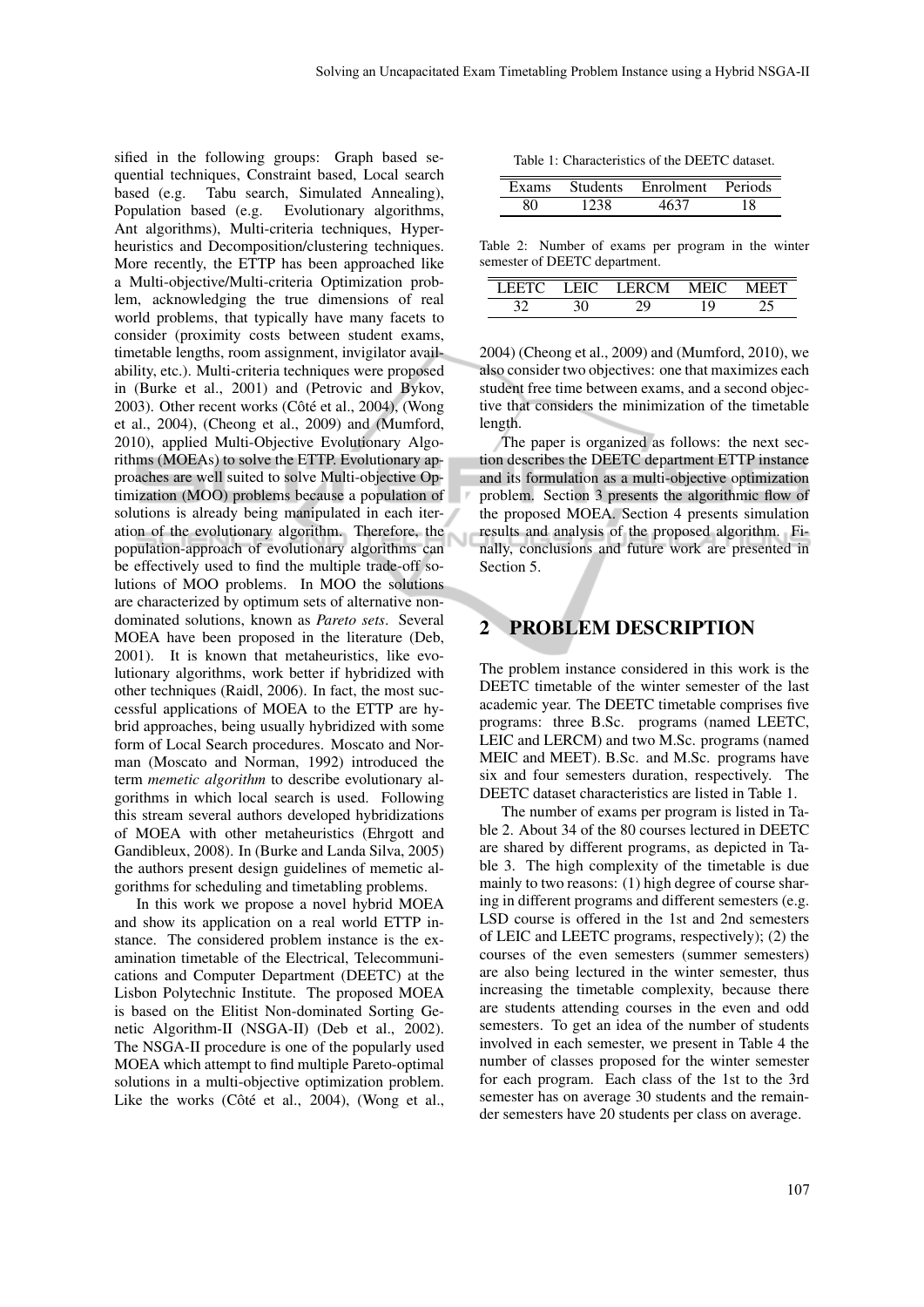| <b>MEIC</b> | <b>MEET</b>    | <b>LERCM</b>   | <b>LEIC</b>                       | <b>LEETC</b>   | <b>Course</b>                            | Acronym                 |
|-------------|----------------|----------------|-----------------------------------|----------------|------------------------------------------|-------------------------|
|             |                | 1              | 1                                 | 1              | <b>Linear Algebra</b>                    | <b>ALGA</b>             |
|             |                | 1              |                                   | 1              | Mathematical Analysis I                  | AM1                     |
|             |                | 1              |                                   | 1              | Programming                              | $\overline{Pg}$         |
|             |                |                | 1                                 | $\overline{2}$ | Logic and Digital Systems                | <b>LSD</b>              |
|             |                | 2              |                                   | $\overline{2}$ | Mathematical Analysis II                 | AM2                     |
|             |                | $\overline{2}$ | $\overline{2}$                    | $\overline{2}$ | <b>Object Oriented Programming</b>       | $\overline{POO}$        |
|             |                | $\overline{2}$ | $\overline{2}$                    | 3              | Probability and Statistics               | PE                      |
|             |                |                | $\overline{2}$                    | 3              | <b>Computer Architecture</b>             | ACp                     |
|             |                |                | $\overline{3}$ and $\overline{5}$ |                | <b>Computer Graphics</b>                 | $\overline{CG}$         |
|             |                |                | $3$ and $5$                       |                | Computation and Logic                    | $\overline{LC}$         |
|             |                |                | $3$ and $5$                       |                | <b>Functional Programming</b>            | PF                      |
|             |                | 3              | 3                                 | 4              | Imperative Programming in C/C++          | PICC/CPg                |
|             | 7              | 3              |                                   | 5              | <b>Digital Communication Systems</b>     | <b>SCDig</b>            |
|             |                | $\overline{4}$ | $\overline{4}$                    | $\overline{4}$ | <b>Computer Networks</b>                 | RCp                     |
|             |                |                | $\overline{4}$                    | 5              | <b>Virtual Execution Systems</b>         | <b>AVE</b>              |
|             | $\overline{8}$ | 4              |                                   |                | Multimedia Signal Codification           | $\overline{\text{CSM}}$ |
|             |                | $\overline{4}$ |                                   | $\overline{5}$ | <b>Operating Systems</b>                 | $\overline{SOT}$        |
|             |                | 5              |                                   |                | <b>Unsupervised Learning</b>             | AA                      |
|             | 8              | 5              |                                   |                | Database Systems                         | BD                      |
|             | $\overline{8}$ |                | $5 -$                             | 6              | <b>Internet Programming</b>              | PI                      |
|             | 8              | 5              |                                   | 6              | <b>Distributed Computational Systems</b> | <b>SCDist</b>           |
|             | 7              | 5              | 5                                 | $\overline{5}$ | <b>Internet Networks</b>                 | RI                      |
| 7           |                |                | $\overline{5}$                    |                | Compilers                                | Cpl                     |
|             | 7              |                |                                   | 5              | Control                                  | Ctrl                    |
|             | 7              |                |                                   | 5              | <b>Radio Communications</b>              | <b>RCom</b>             |
| 7           |                |                | $\overline{5}$                    |                | <b>Security Informatics</b>              | $\overline{\rm SI}$     |
|             | 7              |                |                                   | 5              | <b>Telecommunication Systems</b>         | $\overline{\text{ST}}$  |
| 7           | 7              |                | 5                                 | $\overline{5}$ | <b>Embedded Systems I</b>                | $\overline{\text{SE1}}$ |
| 7           | 7              | 6              |                                   |                | Multim. Comm. Networks & Services        | <b>RSCM</b>             |
| 7           |                |                | 6                                 |                | <b>Distributed Systems</b>               | <b>SD</b>               |
| 7           |                | 6              |                                   |                | <b>Software Engineering</b>              | $\overline{ES}$         |
| $7$ to $9$  | $\overline{8}$ | $\overline{6}$ | $3$ to 6                          | $\overline{6}$ | <b>Project Management and Economics</b>  | <b>EGP</b>              |
| $7$ to $9$  | 8              | 6              | $3$ to 6                          | 6              | <b>Enterprise Management</b>             | <b>OGE</b>              |
| $7$ to 9    | $\overline{8}$ | 6              | $3$ to 6                          | 6              | <b>Management Systems</b>                | $\overline{\text{SG}}$  |
|             |                |                |                                   |                |                                          |                         |

Table 3: Courses shared among the five programs offered in the DEETC. The number of shared courses sums to 34 (out of 80 courses with exam). The first five columns contain the semesters where the course is offered. Semesters in M.Sc. courses are numbered 7 to 10 (four semester master program).

Table 4: Number of classes proposed for the winter semester for each program.

| Sem.         |  | LEIC LEETC LERCM MEIC | <b>MEET</b> |
|--------------|--|-----------------------|-------------|
| 1st          |  |                       |             |
| 2nd          |  |                       |             |
| 3rd          |  |                       |             |
| 4th          |  |                       |             |
| 5th          |  |                       |             |
| 6th          |  |                       |             |
| <b>Total</b> |  |                       |             |

## 2.1 Problem Formulation

This paper considers an instance of the ETTP that was first formulated in (Burke et al., 1996). In their formulation, if a student is scheduled to take two exams in any one day there should be a free period between the two exams. Violation of this constraint is referred as a *clash*. In their work it is considered the Capacitated problem, whereas in our work we ignore the capacity constraint. The corresponding Uncapacitated problem is formulated as: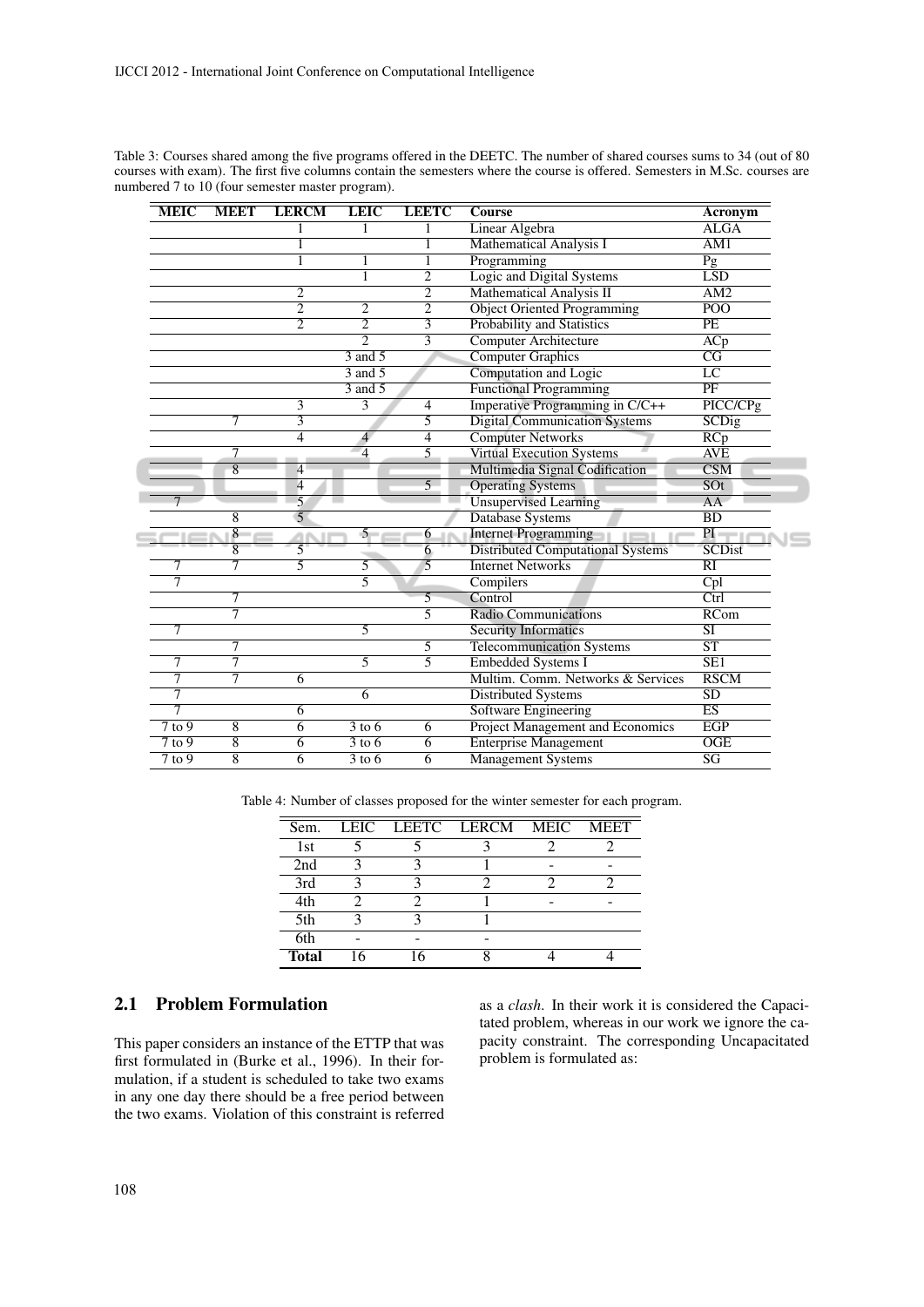Minimize 
$$
f_1 = \sum_{i=1}^{|E|-1} \sum_{j=i+1}^{|E|} \sum_{p=1}^{|P|-1} a_{ip} a_{j(p+1)} c_{ij}
$$
 (1)

 $f_2 = |P|$  (2)

subject to 
$$
\sum_{i=1}^{|E|-1} \sum_{j=i+1}^{|E|} \sum_{p=1}^{|P|} a_{ip} a_{jp} c_{ij} = 0,
$$
 (3)

$$
\sum_{p=1}^{|P|} a_{ip} = 1, \forall i \in \{1, \dots |E|\},
$$
 (4)

where:

- $E = \{e_1, e_2, \ldots, e_{|E|}\}\$ is the set of exams to be scheduled,
- $P = \{1, 2, ..., |P|\}$  is the set of periods,
- $a_{ip}$  is one if exam  $e_i$  is allocated to period p, zero otherwise.
- $c_{ii}$  (Conflict matrix) is the number of students registered for exams *e<sup>i</sup>* and *e <sup>j</sup>* .

Eqs. (1) and (2) are the two objectives of minimizing the number of clashes and timetable length, respectively. Constraint (3) is the (hard) constraint that no student is to be scheduled to take two exams in the same period. Constraint (4) indicates that every exam can only be scheduled once in any timetable.

## 3 HYBRID MULTI-OBJECTIVE GENETIC ALGORITHM

As mentioned in the introduction, we solve the DEETC ETTP instance using a hybrid MOEA based on the NSGA-II algorithm. NSGA-II has the following features: (1) it uses an elitist principle, (2) it uses an explicit diversity preserving mechanism, and (3) it emphasizes non-dominated solutions. The basic NSGA-II was further transformed to include a step where a Local Search procedure is performed. The general steps of the hybrid algorithm (named HMOEA) are depicted in Figure 1. In the following subsections we describe each block of the HMOEA in detail.

#### 3.1 Chromosome Encoding

In order to optimize for the second objective (see Eq. (2)), each timetable is represented by a variablelength chromosome as proposed by (Cheong et al., 2009), and illustrated in Figure 2. A chromosome encodes a complete and feasible timetable, and contain the periods and exams scheduled in each period. Valid timetables should have a number of periods belonging to a valid interval, initially given by the timetable

### Procedure HMOEA  $P^{(t)}$ : parent population at iteration *t*  $Q^{(t)}$ : offspring population at iteration *t*  $R^{(t)}$ : combined population at iteration *t L*: local search operator **OUTPUT**  $N^{(t)}$ : archive of non dominated timetables Initialize  $P^0$  and  $Q^0$  of size *N* with random timetables For each iteration  $t \leftarrow 0, 1, \ldots, I_{max} - 1$  do (Step 1) Form the combined population,  $R^{(t)} = P^{(t)} \cup Q^{(t)}$ , of size 2*N*. (Step 2) Classify  $R^{(t)}$  into different non-domination classes. (**Step 3**) If  $t > 1$ , use local search procedure *L* to improve elements of  $R^{(t)}$ . (**Step 4**) Form the new population  $P^{(t+1)}$ with solutions of different non-dominated fronts, sequentially, and use the *crowding sort* procedure to choose the solutions of the last front that can be accommodated.  $(Step 5) N<sup>(t+1)</sup> \leftarrow NonDominated(P<sup>(t+1)</sup>).$ If  $t = I_{max} - 1$  then Stop. (Step 6) Create offspring population  $Q^{(t+1)}$ from  $P^{(t+1)}$  by using the crowded tournament selection, crossover and mutation operators. (Step 7) Repair infeasible timetables.

Figure 1: Hybrid NSGA-II procedure.

planner. However, the operation of crossover and mutation could produce invalid timetables, because of extra periods added to the timetable as a result of these operations. Thus, a repairing scheme must be applied in order to repair infeasible timetables. The adopted scheme is explained in detail in Section 3.4.



Figure 2: Variable length chromosome representation. A chromosome encodes a complete and feasible timetable.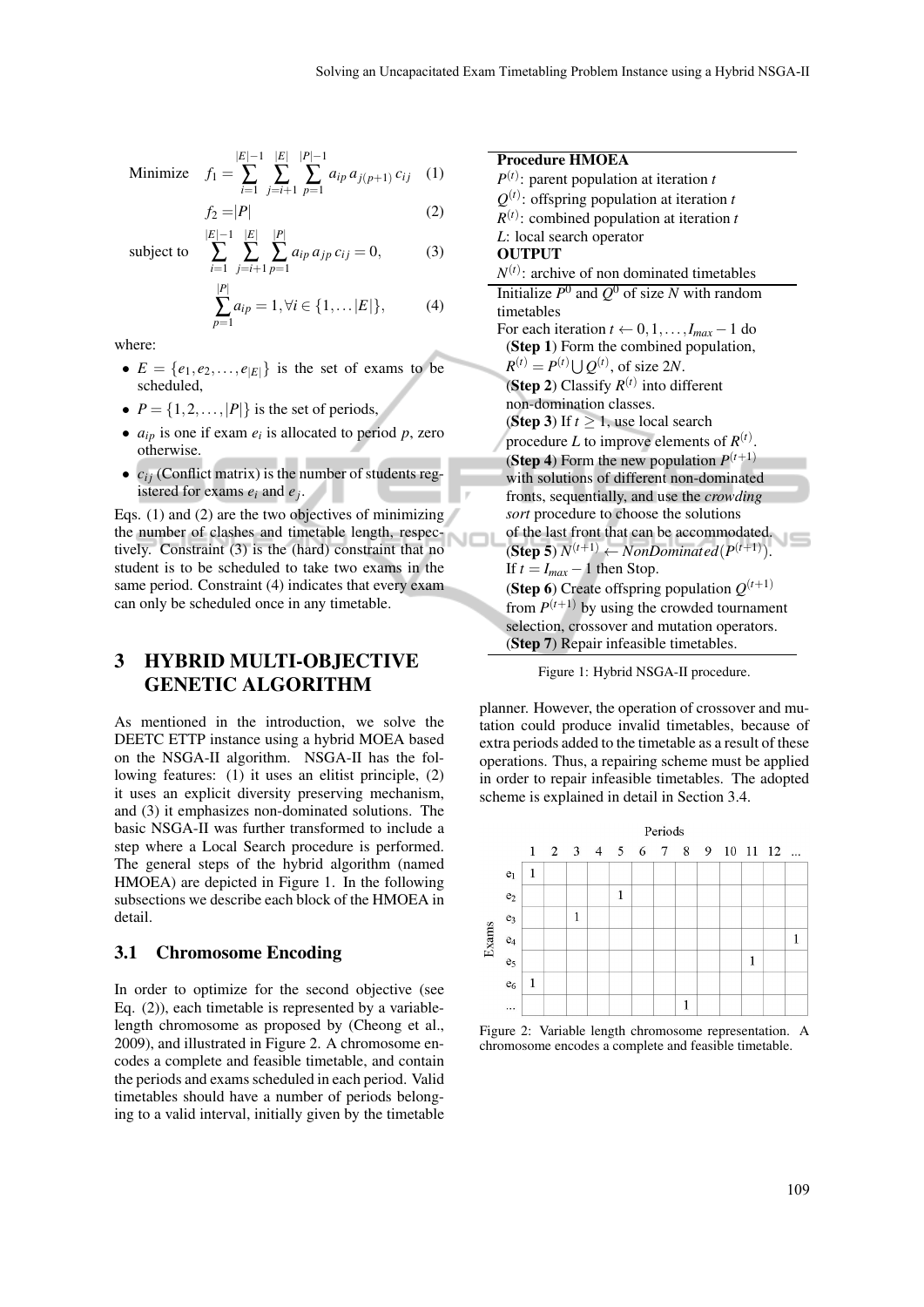

Figure 3: Illustration of Day-exchange crossover based on (Cheong et al., 2009). The shaded periods represent the chromosomes *best days*. These are exchanged between chromosomes, being inserted into randomly chosen periods. Duplicated exams are then removed.

 $e<sub>6</sub>$ 

 $\mathbb{X}$ 

### 3.2 Population Initialization

 $e<sub>6</sub>$ 

It is known that the basic examination timetabling, of minimizing the number of slots considering the hard constraint of not having students with overlapping exams, is equivalent to the graph colouring problem (Côté et al., 2004). As such, several heuristics of graph colouring have been applied to the ETTP. These heuristics influence the order in which exams are inserted in the timetable. In this work, we use the following two heuristics, in the initialization and mutation processes:

- Saturation Degree (SD): Exams with the fewest valid periods, in terms of satisfying the hard constraints, remaining in the timetable are reinserted first.
- Extended Saturation Degree (ESD): Exams with the fewest valid periods, in terms of satisfying both hard and soft constraints, remaining in the timetable are reinserted first.

The ESD heuristic is used in the population initialization procedure, while the SD heuristic is used in the reinsertion process of the mutation operator (detailed in Section 3.3). These two procedures are similar to the procedures applied in (Cheong et al., 2009). The use of the SD heuristic in the initialization process has been experimented but with worse results than the ESD heuristic.

Table 5: HMOEA parameters and environmental settings.

| Parameter              | Value                 |
|------------------------|-----------------------|
| Population size        | 40                    |
| Number of iterations   | $I_{max} = 125$       |
| Crossover probability  | 1.0                   |
| Mutation probability   | 0.2                   |
| Reinsertion rate       | 0.02                  |
| SHC no. iterations     | $t_{max}=5$           |
| <b>SHC</b> temperature | $T = 0.0001$          |
| Computer               | Intel Core i7-2630QM, |
|                        | 2.0 GHz, 8 GB RAM     |
| OS                     | Win 7.0 Pro, 64 bit   |
| Matlab version         | Version 7.9 (R2009b)  |

Table 6: Clashes per course for the manual and automatic solutions with 18 periods.

| Number of clashes |                |  |  |  |  |  |  |  |  |  |
|-------------------|----------------|--|--|--|--|--|--|--|--|--|
| Manual sol.       | Automatic sol. |  |  |  |  |  |  |  |  |  |
| 287               | 215            |  |  |  |  |  |  |  |  |  |
| 197               | 163            |  |  |  |  |  |  |  |  |  |
| 114               |                |  |  |  |  |  |  |  |  |  |
| 33                | 23             |  |  |  |  |  |  |  |  |  |
| 50                | 40             |  |  |  |  |  |  |  |  |  |
| 549               | 393            |  |  |  |  |  |  |  |  |  |
|                   |                |  |  |  |  |  |  |  |  |  |

In the initialization process, a timetable with a random (valid) length is generated for each chromosome. Then, the unscheduled exams are ordered according to the ESD heuristic and a candidate exam is selected randomly being then scheduled into a randomly chosen period (chosen from the set of periods with available capacity while respecting the feasibility constraint). If no such period exists, a new period is added to the end of the timetable to accommodate the exam. In the ESD heuristic used, a candidate exam can be scheduled in a period if it does not violate feasibility and if the number of clashes is bellow or equal to 70. This process is repeated until all exams have been scheduled.

#### 3.3 Selection, Crossover and Mutation

The offspring population is created from the parent population by using the crowded tournament selection operator (Deb et al., 2002). This operator compares two solutions and returns as the winner of the tournament the one which as a better rank, or if the solutions have the same rank, the one who has a better crowding distance (the one which is more far apart from their direct neighbours).

The crossover and mutation operations were adapted from the ones introduced in (Cheong et al.,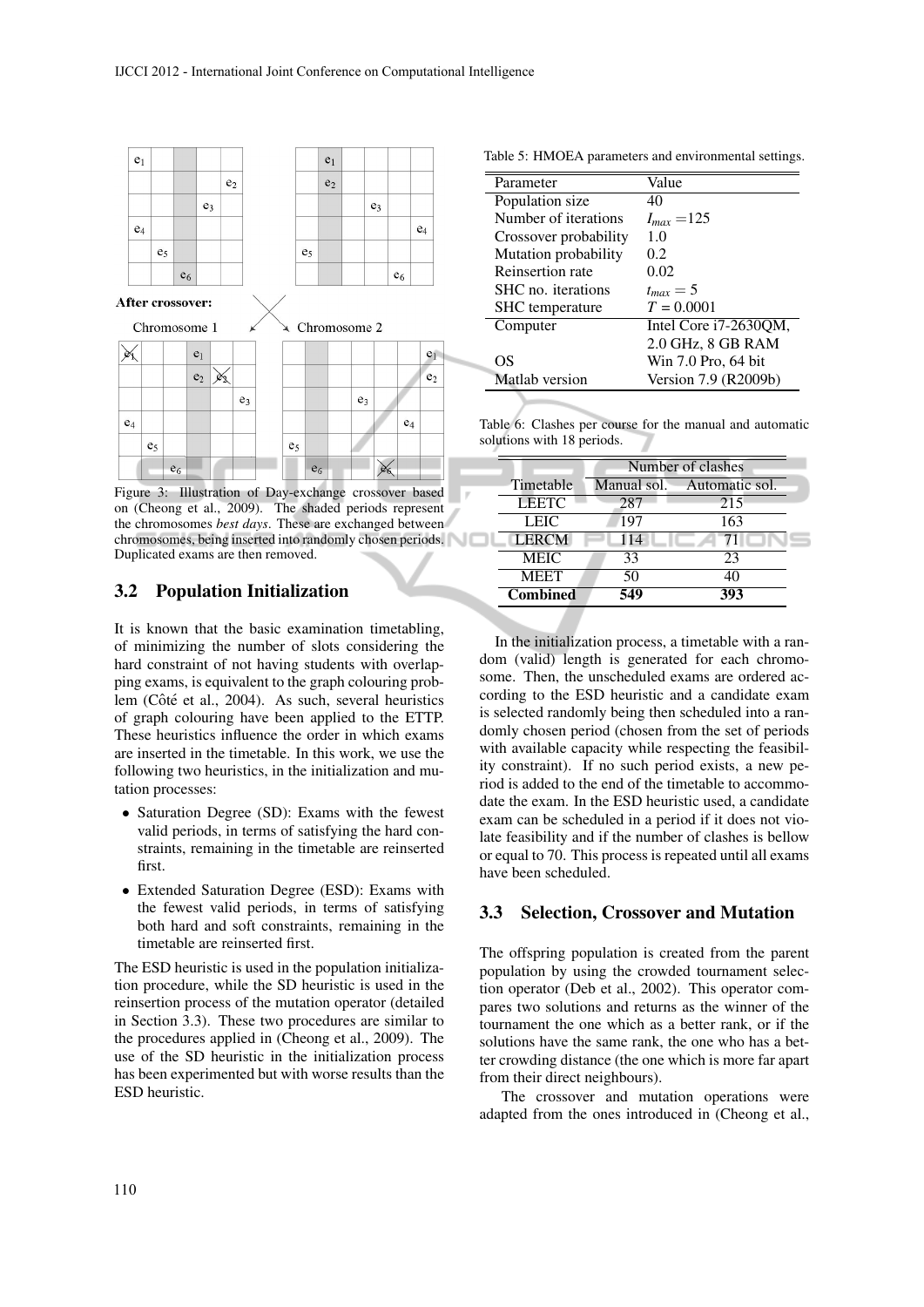

Figure 4: Evolution of the Pareto front.

2009). In the crossover operator, termed Dayexchange crossover, the best days, selected based on the crossover rate, are exchanged between chromosomes. The best day of a chromosome consist of the day (a period, in our case) which has the lowest number of clashes per student. This operation is illustrated in Figure 3. To ensure feasibility after the crossover operation, the duplicated exams are deleted. Notice that, as mentioned before, the result of inserting a new period in a chromosome could produce a timetable with a number of periods larger than the valid upper limit. If this is the case, a repair scheme is applied in order to compact the timetable.

The mutation operator removes a number of ex-

ams, selected based on the reinsertion rate, and reinserts them into other randomly selected periods while maintaining feasibility. We use the SD graph colouring heuristic to reorder the exams, prior to reinserting them. As in the case of the crossover operator, the mutation operator could also add extra periods to the timetable, for the exams that could not be rescheduled without violating the hard constraints.

### 3.4 Repairing Scheme

The repair scheme adopted is similar to the period control operator of (Cheong et al., 2009), consisting of the following two operations: (1) *Period expan-*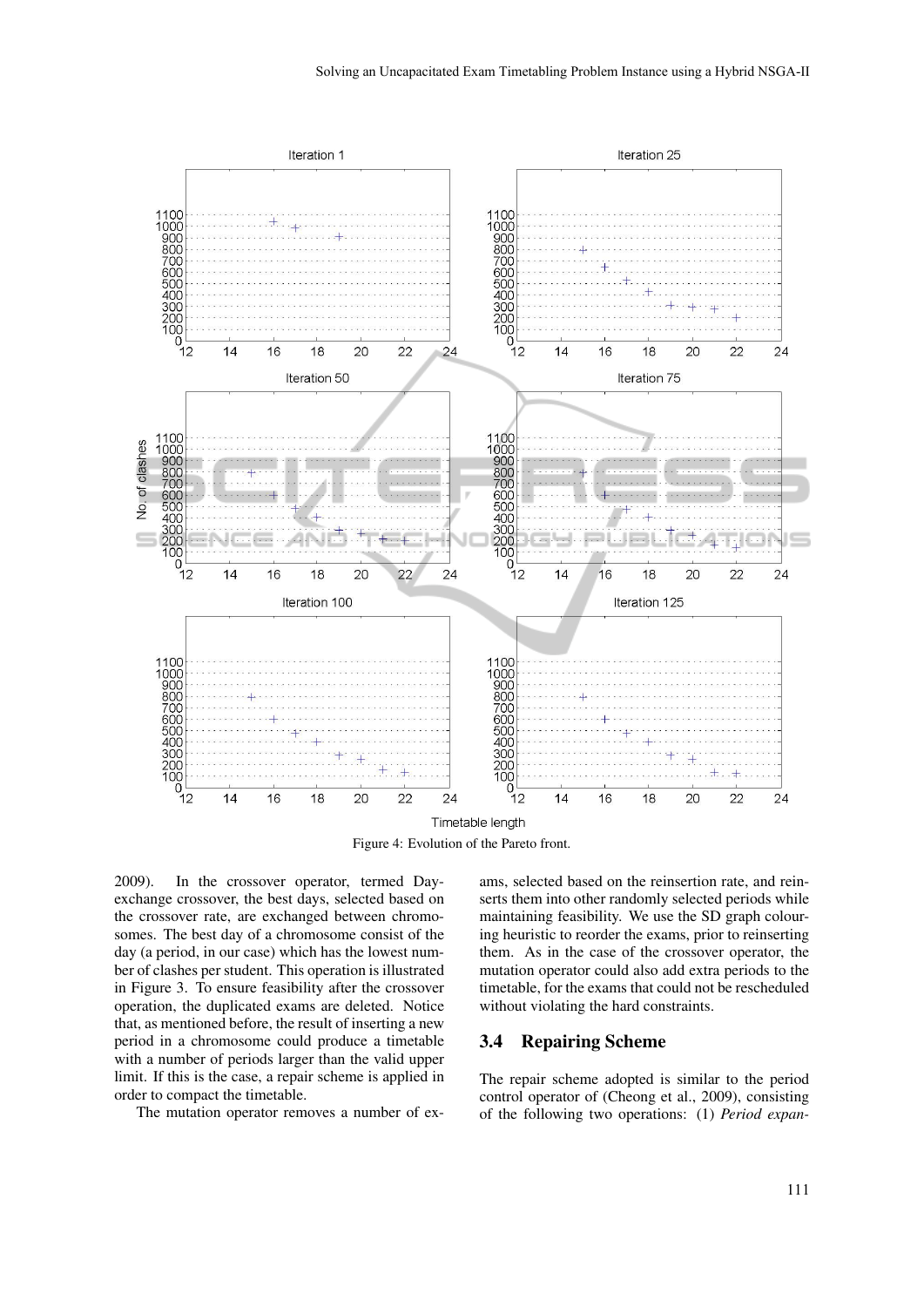| Sem. | Course                      | T                       | $\overline{2}$ | $\overline{3}$ | $\overline{4}$ | $\overline{5}$ | $\overline{6}$ | $\overline{\tau}$ | $\overline{8}$ | $\overline{9}$ | $\overline{10}$ | $\overline{11}$ | $\overline{12}$ | $\overline{13}$ | $\overline{14}$ | $\overline{15}$ | $\overline{16}$ | $\overline{17}$ | $\overline{18}$ |
|------|-----------------------------|-------------------------|----------------|----------------|----------------|----------------|----------------|-------------------|----------------|----------------|-----------------|-----------------|-----------------|-----------------|-----------------|-----------------|-----------------|-----------------|-----------------|
|      | <b>ALGA</b>                 |                         |                | $\mathbf X$    |                |                |                |                   |                |                |                 |                 |                 |                 |                 |                 |                 |                 |                 |
|      | $\frac{Pg}{AM1}$            |                         |                |                |                |                |                | $\mathbf X$       |                |                |                 |                 |                 |                 |                 |                 |                 |                 |                 |
| 1st  |                             |                         |                |                |                |                |                |                   |                |                |                 |                 | $\mathbf X$     |                 |                 |                 |                 |                 |                 |
|      | <b>FAE</b>                  |                         |                |                |                |                |                |                   |                |                |                 |                 |                 |                 |                 |                 |                 | $\mathbf X$     |                 |
|      | ACir                        |                         |                |                |                |                |                |                   |                |                |                 |                 |                 |                 | $\mathbf X$     |                 |                 |                 |                 |
|      | $\overline{POO}$            |                         |                |                |                |                |                |                   | $\mathbf X$    |                |                 |                 |                 |                 |                 |                 |                 |                 |                 |
|      | AM2                         |                         |                |                |                |                |                |                   |                |                |                 | $\mathbf X$     |                 |                 |                 |                 |                 |                 |                 |
| 2nd  | <b>LSD</b>                  |                         |                |                |                |                |                |                   |                |                |                 |                 |                 |                 |                 |                 |                 |                 | $\mathbf X$     |
|      | E1                          |                         |                |                |                |                |                |                   |                |                |                 |                 |                 |                 |                 | $\mathbf X$     |                 |                 |                 |
|      | <b>MAT</b>                  |                         |                |                |                | $\mathbf X$    |                |                   |                |                |                 |                 |                 |                 |                 |                 |                 |                 |                 |
|      | PE                          |                         |                |                |                |                |                |                   |                |                |                 |                 |                 | $\mathbf X$     |                 |                 |                 |                 |                 |
|      | ACp                         |                         |                |                |                |                |                |                   |                |                |                 |                 |                 |                 |                 |                 |                 | $\mathbf X$     |                 |
| 3rd  | $E\overline{A}$             |                         |                |                |                |                |                |                   |                | $\mathbf X$    |                 |                 |                 |                 |                 |                 |                 |                 |                 |
|      | E2                          | $\overline{\mathbf{X}}$ |                |                |                |                |                |                   |                |                |                 |                 |                 |                 |                 |                 |                 |                 |                 |
|      | $\overline{\text{SS}}$      |                         |                |                |                |                | $\mathbf X$    |                   |                |                |                 |                 |                 |                 |                 |                 |                 |                 |                 |
|      | $rac{RCp}{\text{PICC/CPg}}$ |                         |                |                |                |                |                |                   |                |                |                 | $\mathbf X$     |                 |                 |                 |                 |                 |                 |                 |
|      |                             |                         |                |                |                |                |                |                   |                |                |                 |                 |                 |                 |                 | X               |                 |                 |                 |
| 4th  | $\overline{\text{PR}}$      |                         |                | $\mathbf X$    |                |                |                |                   |                |                |                 |                 |                 |                 |                 |                 |                 |                 |                 |
|      | $\overline{\text{FT}}$      |                         |                |                |                |                |                | $\mathbf{X}$      |                |                |                 |                 |                 |                 |                 |                 |                 |                 |                 |
|      | SEAD1                       |                         |                |                |                |                |                |                   |                |                |                 |                 |                 |                 |                 |                 |                 |                 | $\mathbf X$     |
|      | $\overline{\text{ST}}$      |                         |                |                |                |                |                |                   |                |                |                 |                 |                 |                 | $\mathbf X$     |                 |                 |                 |                 |
|      | <b>RCom</b>                 |                         |                |                |                | $\mathbf X$    |                |                   |                |                |                 | $\equiv$        |                 |                 |                 |                 |                 |                 |                 |
|      | $\overline{\text{RI}}$      |                         |                |                |                |                |                |                   |                |                | $\mathbf X$     |                 |                 |                 |                 |                 |                 |                 |                 |
| 5th  | SE <sub>1</sub>             |                         |                |                |                |                |                |                   |                |                |                 |                 |                 | $\mathbf x$     |                 |                 |                 |                 |                 |
|      | <b>AVE</b>                  |                         |                |                |                |                |                |                   | $\mathbf X$    |                |                 |                 |                 |                 |                 |                 |                 |                 |                 |
|      | <b>SCDig</b>                |                         |                |                |                |                |                |                   |                |                |                 |                 | $\mathbf X$     |                 |                 |                 |                 |                 |                 |
|      | SOT                         |                         |                |                |                |                |                |                   |                |                |                 |                 |                 |                 |                 |                 |                 | $\mathbf X$     |                 |
|      | $\overline{PI}$             |                         |                |                |                |                |                |                   |                |                |                 |                 | $\mathbf X$     |                 |                 |                 |                 |                 |                 |
| 6th  | <b>SCDist</b>               |                         |                |                |                |                |                |                   |                |                |                 |                 |                 |                 |                 | $\mathbf X$     |                 |                 |                 |
|      | <b>EGP</b>                  | $\mathbf X$             |                |                |                |                |                |                   |                |                |                 |                 |                 |                 |                 |                 |                 |                 |                 |
|      | <b>OGE</b>                  | $\mathbf X$             |                |                |                |                |                |                   |                |                |                 |                 |                 |                 |                 |                 |                 |                 |                 |
|      | SG                          | $\overline{\mathbf{x}}$ |                |                |                |                |                |                   |                |                |                 |                 |                 |                 |                 |                 |                 |                 |                 |

Table 7: Manual solution for the LEETC examination timetable. The courses marked in bold face are shared with other programs, as shown in Table 3. The number of clashes of this timetable is 287.

*sion*, used when the timetable has a number of periods below the lower limit, and (2) *Period packing*, used when the timetable has a number of periods above the upper limit. In the period expansion operation, empty periods are first added to the end of the timetable such that the timetable length is equal to a random number within the period range. A *clash list*, comprising all exams involved in at least one clash, is maintained. Then, all the exams in the clash list are sweep in a random order and rescheduled into a random period without causing any clashes while maintaining feasibility. Exams which could not be moved are left intact. The period packing operation proceeds as follows: first, the period with the smallest number of students is selected; then the operation searches in order of available period capacity, starting from the smallest, for a period which can accommodate exams from the former while maintaining feasibility and without causing any clashes. The operation stops when the timetable length is reduced to a random number in the desired range or when it goes one cycle through all periods without rescheduling any exam.

#### 3.5 Ranking Computation

The non-dominated sorting procedure used in NSGA-II use the evaluation of the two objective functions to rank the solutions. We adopt a simple penalization scheme in order to penalize solutions with an invalid number of periods. The penalization is enforced according to the following pseudo-code:

If timetable length  $>$  max length Then

 $f_1^{Pen} = f_1 + \alpha_1$ (timetable length – max length)  $f_2^{Pen} = f_2 + \alpha_2$ (timetable length – max length)

Else If timetable length  $\lt$  min length Then

 $f_1^{Pen} = f_1 + \alpha_1$ (min length – timetable length)

 $f_2^{Pen} = f_2 + \alpha_2$ (min length – timetable length).

We set  $\alpha_1 = 1000$  and  $\alpha_2 = 10$  to introduce a high penalization on the number of clashes and number of periods, respectively.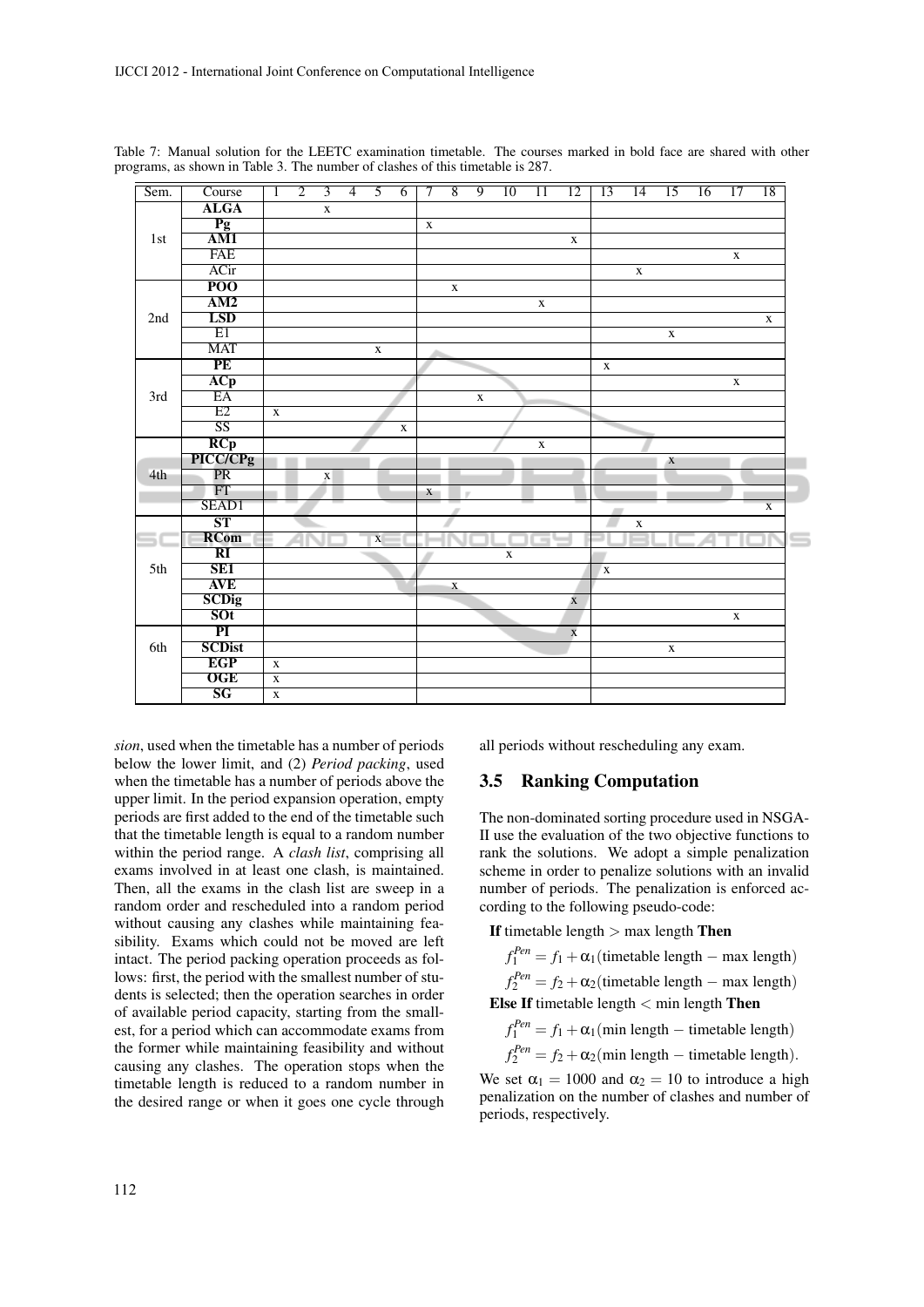| Sem. | Course                      | $\overline{1}$ | $\overline{2}$          | $\overline{3}$ | $\overline{4}$ | $\overline{5}$ | $\overline{6}$ | $\overline{\tau}$ | $\overline{8}$          | $\overline{9}$          | 10          | $\overline{11}$          | $\overline{12}$ | $\overline{13}$ | $\overline{14}$ | $\overline{15}$ | 16          | $\overline{17}$ | $\overline{18}$ |
|------|-----------------------------|----------------|-------------------------|----------------|----------------|----------------|----------------|-------------------|-------------------------|-------------------------|-------------|--------------------------|-----------------|-----------------|-----------------|-----------------|-------------|-----------------|-----------------|
|      | <b>ALGA</b>                 |                |                         |                |                |                |                |                   |                         |                         |             |                          | $\mathbf X$     |                 |                 |                 |             |                 |                 |
|      | $\overline{Pg}$             | $\mathbf X$    |                         |                |                |                |                |                   |                         |                         |             |                          |                 |                 |                 |                 |             |                 |                 |
| 1st  | $\overline{AM1}$            |                |                         |                |                |                |                | $\mathbf X$       |                         |                         |             |                          |                 |                 |                 |                 |             |                 |                 |
|      | <b>FAE</b>                  |                |                         |                |                | $\mathbf X$    |                |                   |                         |                         |             |                          |                 |                 |                 |                 |             |                 |                 |
|      | ACir                        |                |                         |                |                |                |                |                   |                         |                         |             |                          |                 |                 |                 |                 |             | $\mathbf X$     |                 |
|      | $\overline{POO}$            |                | $\mathbf X$             |                |                |                |                |                   |                         |                         |             |                          |                 |                 |                 |                 |             |                 |                 |
|      | AM2                         |                |                         |                | $\mathbf X$    |                |                |                   |                         |                         |             |                          |                 |                 |                 |                 |             |                 |                 |
| 2nd  | <b>LSD</b>                  |                |                         |                |                |                |                |                   |                         |                         | $\mathbf X$ |                          |                 |                 |                 |                 |             |                 |                 |
|      | E1                          |                |                         |                |                |                |                |                   |                         |                         |             |                          |                 |                 |                 | $\mathbf X$     |             |                 |                 |
|      | <b>MAT</b>                  |                |                         |                |                |                |                |                   |                         |                         |             |                          |                 | $\mathbf X$     |                 |                 |             |                 |                 |
|      | PE                          |                |                         |                |                |                | $\mathbf X$    |                   |                         |                         |             |                          |                 |                 |                 |                 |             |                 |                 |
|      | ACp                         |                |                         |                |                |                |                |                   |                         |                         |             |                          |                 |                 | $\mathbf X$     |                 |             |                 |                 |
| 3rd  | $E\overline{A}$             |                |                         |                |                |                |                |                   | $\overline{\mathbf{x}}$ |                         |             |                          |                 |                 |                 |                 |             |                 |                 |
|      | E2                          |                |                         |                |                |                |                |                   |                         |                         |             |                          |                 |                 |                 |                 |             |                 | $\mathbf X$     |
|      | $\overline{\text{SS}}$      |                |                         |                |                |                |                |                   |                         |                         |             |                          |                 |                 |                 |                 | $\mathbf X$ |                 |                 |
|      | $rac{RCp}{\text{PICC/CPg}}$ |                |                         |                | $\mathbf X$    |                |                |                   |                         |                         |             |                          |                 |                 |                 |                 |             |                 |                 |
|      |                             |                |                         |                |                |                |                |                   |                         |                         |             |                          |                 |                 |                 | X               |             |                 |                 |
| 4th  | $\overline{\text{PR}}$      |                |                         |                |                |                |                |                   |                         |                         | $\mathbf X$ |                          |                 |                 |                 |                 |             |                 |                 |
|      | $\overline{\text{FT}}$      | $\mathbf X$    |                         |                |                |                |                |                   |                         | $\sim$                  |             |                          |                 |                 |                 |                 |             |                 |                 |
|      | SEAD1                       |                |                         |                |                | $\mathbf{x}$   |                |                   |                         |                         |             |                          |                 |                 |                 |                 |             |                 |                 |
|      | $\overline{\text{ST}}$      |                |                         |                |                |                |                | $\mathbf X$       |                         |                         |             |                          |                 |                 |                 |                 |             |                 |                 |
|      | <b>RCom</b>                 |                |                         |                |                |                |                |                   |                         |                         |             | $\overline{\phantom{a}}$ | $\mathbf X$     |                 |                 |                 |             |                 |                 |
|      | $\overline{\text{RI}}$      |                |                         |                |                |                |                |                   |                         |                         |             |                          |                 |                 |                 |                 |             | $\mathbf X$     |                 |
| 5th  | SE <sub>1</sub>             |                |                         |                |                |                | $\mathbf X$    |                   |                         |                         |             |                          |                 |                 |                 |                 |             |                 |                 |
|      | <b>AVE</b>                  |                | $\overline{\mathbf{x}}$ |                |                |                |                |                   |                         |                         |             |                          |                 |                 |                 |                 |             |                 |                 |
|      | <b>SCDig</b>                |                |                         |                |                |                |                |                   |                         |                         |             |                          |                 | $\mathbf X$     |                 |                 |             |                 |                 |
|      | SOT                         |                |                         |                |                |                |                |                   |                         | $\overline{\mathbf{X}}$ |             |                          |                 |                 |                 |                 |             |                 |                 |
|      | $\overline{PI}$             |                |                         |                |                |                |                | $\mathbf X$       |                         |                         |             |                          |                 |                 |                 |                 |             |                 |                 |
| 6th  | <b>SCDist</b>               |                |                         |                | $\mathbf x$    |                |                |                   |                         |                         |             |                          |                 |                 |                 |                 |             |                 |                 |
|      |                             |                |                         |                |                |                |                |                   |                         |                         |             |                          |                 |                 |                 |                 |             |                 | $\mathbf X$     |
|      | <b>EGP</b>                  |                |                         |                |                |                |                |                   |                         |                         |             |                          |                 |                 |                 |                 |             |                 |                 |
|      | <b>OGE</b><br>SG            |                |                         |                |                |                |                |                   |                         |                         |             |                          |                 |                 |                 |                 |             |                 | $\mathbf X$     |

Table 8: Automatic solution for the LEETC examination timetable. The courses marked in bold face are shared with other programs, as shown in Table 3. The number of clashes of this timetable is 215.

#### 3.6 Local Exploitation

The Local Exploitation step employs a Local Search procedure to improve locally some elements of the population. First, 2*N*/4 groups of fours are formed by randomly selecting into each group elements of the population  $R<sup>(t)</sup>$ . Then, tournaments between elements of each group are taken. The chromosome which has the lower rank (the one who belongs to the front with lower number) wins the tournament and is then scheduled for the improve step. With this procedure, about  $N/2$  of the chromosomes are selected for improvement. Also, it is guaranteed that at least one element of the non-dominated front is selected for improvement. The selected chromosomes are improved locally using a short iteration Stochastic Hill Climber (SHC) procedure, with objective function  $f_1$  = *minimization of the number of clashes*. We set a low temperature  $T$  in the SHC. In this way, our SHC works like a standard Hill Climber but with only one neighbour, instead of evaluating a whole neighbourhood of solutions. The random neighbour is selected according to the following operation. Firstly, a clash list for the selected chromosome is built. Then, the neighbour chromosome is the one which results from applying the best move of an exam in the clash list into a feasible period. The best move is the one that leads to the highest decrease in the number of clashes.

## 4 COMPUTATIONAL RESULTS

In our experiments we applied the proposed HMOEA to the DEETC dataset specified in Section 2. Table 5 gives the algorithmic parameters and environmental settings used in the experiments. The algorithm was programmed in the Matlab language.

Firstly, we present the results on the performance of HMOEA and then compare it with the available manual solution. In the experiment made, the initial period range was set to the interval [14,22], that is, four periods below and upper the number of periods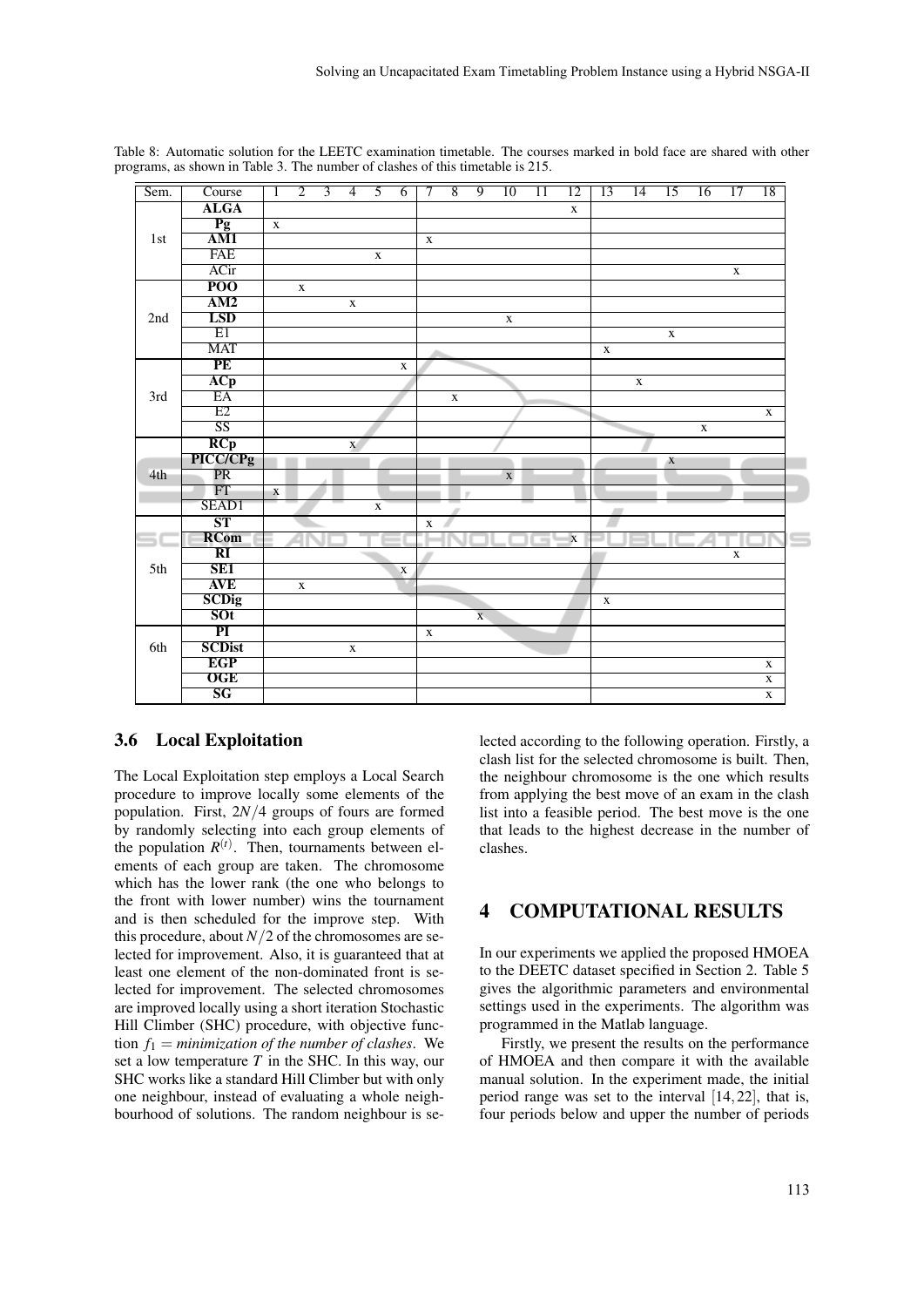set in the manual solution. The performance of the HMOEA in terms of the evolution of the Pareto is illustrated in Figure 4. We can observe that the algorithm converges rapidly as in iteration 25 it has already a complete first front that is a good approximation of the final Pareto front. After that iteration, the individual solutions are further optimized but to a lesser extent. The running time for this experience (the best result out of five runs) was 296 seconds or  $\approx$ 5 minutes.

In Table 6 we compare the number of clashes per course obtained by the manual and automatic (considering the obtained solution with 18 periods) procedures. As we can conclude from this table, the automatic solution improved the number of clashes in all the timetables, which corresponds to a lower number of clashes in the optimized merged timetable. Tables 7 and 8 present the timetables for the most difficult program: the LEETC program. We can see that, qualitatively, the timetable produced by the automatic procedure has a reasonable layout as the exams within the same semester are well distributed.

## 5 CONCLUSIONS

In this paper we solved a real instance of the exam timetabling problem using a hybrid multi-objective evolutionary algorithm. The instance considered comprises five programs with high degree of course sharing between programs, which difficult the manual construction of the timetable. In the manual elaboration of the timetable actually five timetables are optimized concurrently, one for each program. The automatic algorithm solves this instance by optimizing the combined timetable. With the application of the proposed hybrid MOEA, the present instance was solved effectively, with lower number clash conflicts compared to the manual solution and in negligible time. The current results were obtained without special fine tuning. Moreover, in experiences made, we obtained lower number of clashes than the actual results, but the optimization in each timetable was not balanced, as some timetables were more optimized than others. This is explained by the intrinsic difficulty in optimizing each timetable, e.g. the LEETC is more difficult to optimize than the the LERCM timetable, because it has a greater number of shared courses and more students registered on those courses.

#### 5.1 Future Work

Several improvements could be made to the algorithm. Some are listed next:

- In order to prevent the algorithm to optimize in an unbalanced way, we could considering adding has an objective a measure of program balance, in order to guide the algorithm to prefer solutions were the number of clashes is minimized *and* the balance in programs is achieved.
- Consider room assignment, by solving the Capacitated ETTP.

Finally, in order to evaluate the performance of the HMOEA, we intend to run the algorithm in the set of ETTP benchmarks available - the Toronto and Nottingham benchmarks (Qu et al., 2009) - and compare with other approaches.

## REFERENCES

- Burke, E., Bykov, Y., and Petrovic, S. (2001). A multicriteria approach to examination timetabling. In Burke, E. and Erben, W., editors, *Practice and Theory of Automated Timetabling III*, volume 2079 of *Lecture Notes* HNOI *in Computer Science*, pages 118–131. Springer Berlin / Heidelberg.
	- Burke, E. and Landa Silva, J. (2005). The design of memetic algorithms for scheduling and timetabling problems. In Hart, W., Smith, J., and Krasnogor, N., editors, *Recent Advances in Memetic Algorithms*, volume 166 of *Studies in Fuzziness and Soft Computing*, pages 289–311. Springer Berlin / Heidelberg.
	- Burke, E. K., Newall, J. P., and Weare, R. F. (1996). A memetic algorithm for university exam timetabling. In (Eds.), E. K. B. . P. R., editor, *Lecture notes in computer science: Proceedings of the 1st international conference on the practice and theory of automated timetabling, PATAT 1995*, volume 1153, pages 241– 250, Edinburgh, Scotland. Berlin: Springer.
	- Cheong, C., Tan, K., and Veeravalli, B. (2009). A multi-objective evolutionary algorithm for examination timetabling. *Journal of Scheduling*, 12:121–146.
	- Côté, P., Wong, T., and Sabourin, R. (2004). Application of a hybrid multi-objective evolutionary algorithm to the uncapacitated exam proximity problem. In *eds): Proceedings of the 5th International Conference on Practice and Theory of Automated Timetabling (PATAT 2004)*, pages 151–167.
	- Deb, K. D. (2001). *Multi-objective optimization using evolutionary algorithms*. Chichester: Wiley.
	- Deb, K. D., Pratap, A., Agarwal, S., and Meyarivan, T. (2002). A fast and elitist multiobjective genetic algorithm : NSGA-II. *IEEE Transactions on Evolutionary Computation*, 6(2):182–197.
	- Ehrgott, M. and Gandibleux, X. (2008). Hybrid metaheuristics for multi-objective combinatorial optimization. In Blum, C., Aguilera, M., Roli, A., and Sampels, M., editors, *Hybrid Metaheuristics*, volume 114 of *Studies in Computational Intelligence*, pages 221– 259. Springer Berlin / Heidelberg.